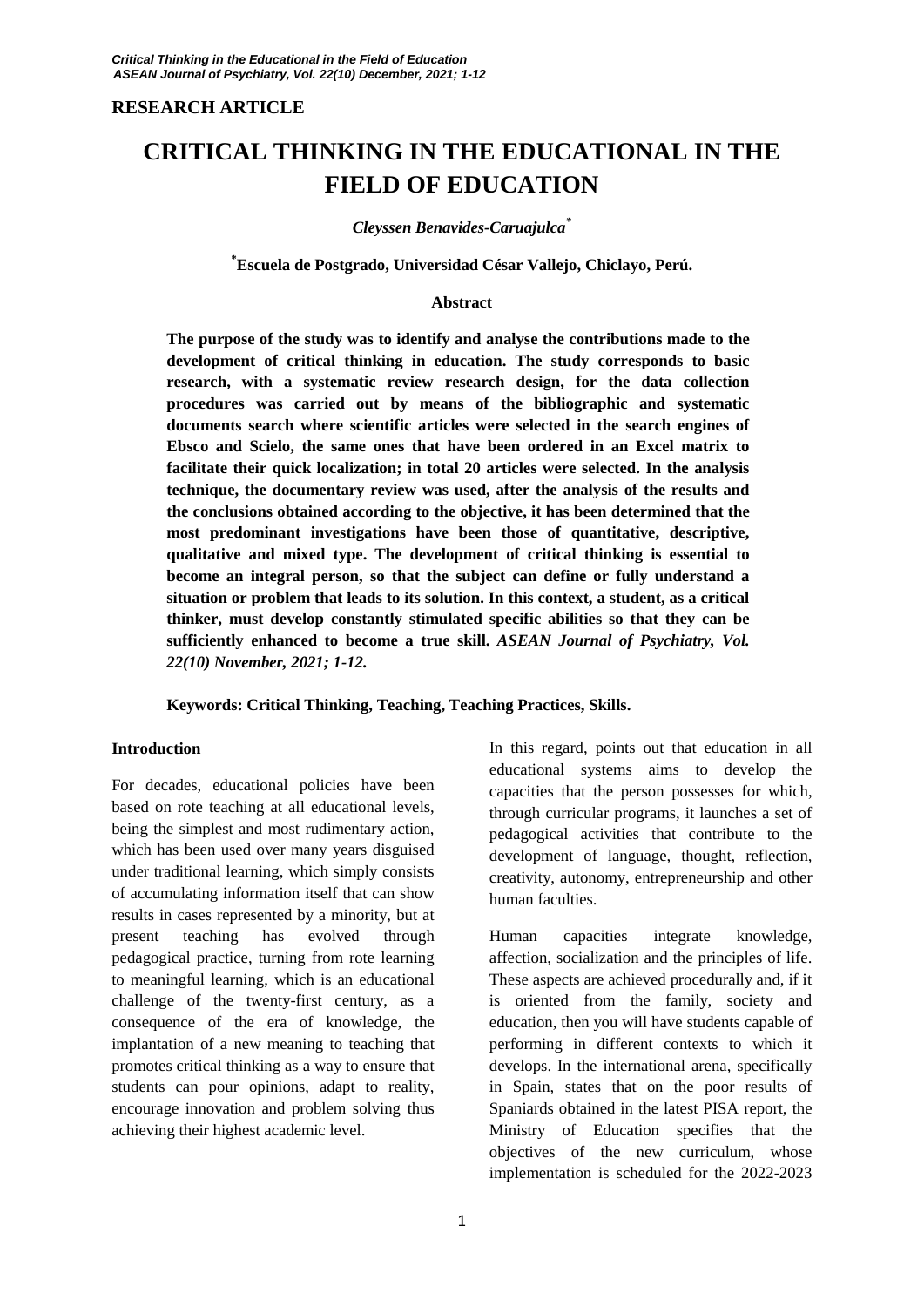#### *Critical Thinking in the Educational in the Field of Education ASEAN Journal of Psychiatry, Vol. 22(10) December, 2021; 1-12*

academic year and which will be approved through a royal decree go precisely in that direction, slim down the contents so that students memorize less and develop other types of higherorder skills such as critical thinking.

The objective of the Executive is to design a shorter, less encyclopedic, more flexible and more focused curriculum on basic competences and essential learning, with simpler assessment tools, which contributes to preparing the student for a world that changes very fast and in which people must continue training throughout their lives. Likewise, in the absence of concrete initiatives by the Administration so that schoolchildren learn to identify false information on the Internet and to make a critical consumption of content, private projects have emerged that are landing in Spanish educational centers.

In coincidence, adds that the moment that comprises teaching and learning should be understood as the foundation for the integral formation of the person, highlighting their development for continuous learning and favoring higher-order capacities, such as critical thinking, so, in a class it must be ensured that everyone learns to observe, analyze, interpret, issue an opinion or argue their own positions within the framework of theoretical bases. This educational purpose must be assumed at all educational levels, and better yet, during basic education, as well as it must be transversal in all curricular lines.

Regarding the Latin American context, Betancourth et al., states that one of the demands and specifically of Chilean higher education, consists of the construction of training and evaluation proposals, which allow young people to develop and strengthen their critical thinking, considering the benefits at a personal, professional, social and disciplinary level that entails the development of skills such as understanding the general panorama of a situation, coping with it, making ethical decisions, autonomy in acts and consequently, the transformation of social reality [1]. Therefore, it is of great importance that institutions lead their own training actions,

prioritizing the learning process of students and involving the teacher within it, hence the development of critical thinking constitutes a channel that makes it possible to comply with this objective, to the extent that it favors the integral formation and the execution of educational practices according to the demand to form critical citizens and Participatory.

In the Peruvian context, the Ministry of Education, specifies that this seems to be a new issue; however, human action leads to see that as a society it has not yet developed with responsibility and autonomy, which is why, in the Peruvian educational system, the competency-based approach, among the different aspects of student development, pays attention to the achievement of reasoning, creativity and critical thinking. Consequently, states that this type of thinking favors inductive or deductive reasoning based on proposed premises or reality. Reflection, even though it is a human faculty, is learned in the process of life, with the support of methods, strategies or materials that avoid theoretical orientation alone.

However, in the educational context, it is observed with concern the little reflection on the different events that are lived, which projects, the image of a human group with little initiative to transform its reality. Faced with the ideas expressed, it is urgent that educational institutions pay attention to developing cognitive processes that favor the ability to reason, for which, students propose solutions to a diversity of facts or issues that demand to be resolved. To do this, you need to use strategies that lead you to make deductions or conjectures that then allow you to reach conclusions and proposals based on reason.

Likewise, it is relevant to highlight the importance of critical thinking and its link to educational processes, in order for students and teachers to work together in mechanisms that promote the understanding and application of knowledge in different scenarios, enabling the reorganization and restructuring of information and, therefore, the assignment of meaning to what is thought, feels and does. In this sense, the problem to be investigated is how is the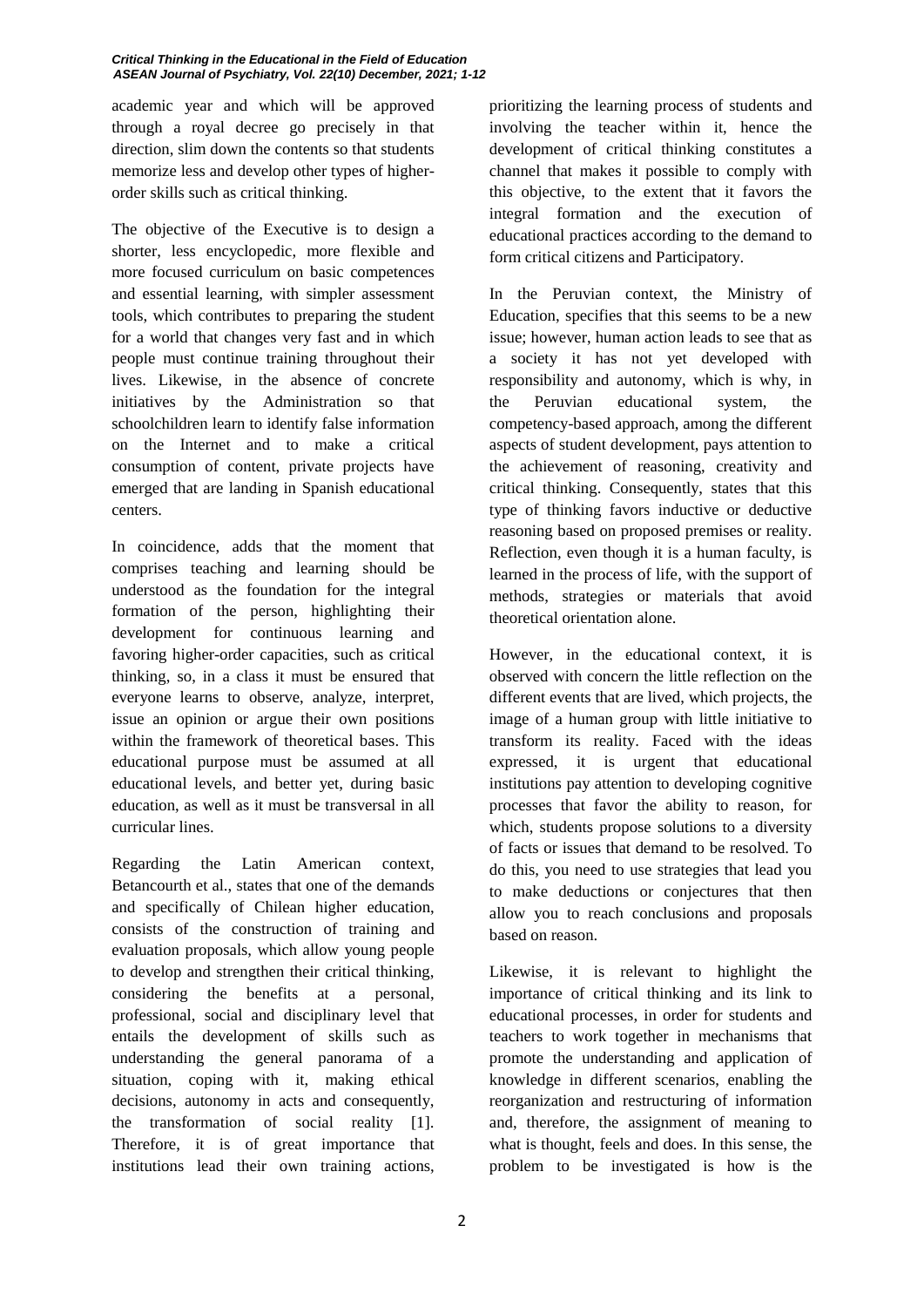development of critical thinking in the educational field currently being addressed? Hence, the objective of this research was to identify and analyze the contributions made to the development of critical thinking in the educational field.

## **Methodology**

# *Study design*

The study is basic type; the research is oriented to achieve a new knowledge in a systematic way, with the sole objective of increasing the knowledge of a concrete reality [2]. The study design is the systematic review; it is a clear and structured summary of the available information aimed at answering a specific clinical question. Since they are made up of multiple articles and sources of information, they represent the highest level of evidence within the hierarchy of evidence. Systematic reviews are characterized by having and describing the process of transparent and understandable elaboration to collect, select, critically evaluate and summarize all available evidence regarding a particular topic. They facilitate and summarize the contents of multiple articles that respond to the same theme [3].

# **Data collection procedure**

The bibliographic and systematic search of documents was carried out, for this purpose scientific articles selected in the Ebsco and Scielo search engines were established as a unit of analysis, which have been ordered in an Excel matrix to facilitate their quick location. The search and selection of the articles began in the period 2017 to 2021.

The way in which the selection of the articles was proceeded followed by an organized structure, which consisted first of all in choosing them based on the revision of the title, the abstract, as well as the words used for the search of the article, to verify if they are consistent with the established inclusion criteria.

The words that were used for the search were placed according to the language that specifically allowed each of the databases and then the results were filtered according to the time period. The words or terms used for the search were as follows: "critical thinking" "critical thinking in education". Secondly, we proceeded to read the selected articles, which met the inclusion criteria. We obtained 45 full-text articles that were estimated to analyses their eligibility. As a result of the above, he was left with 20 articles. In turn, inclusion and exclusion criteria have been considered: within the first ones, it has been taken into account that the articles are from indexed journals that they are complete, that they are from the period 2017-2021, that they contain most of the keywords and that they contribute to the study.

While, among the exclusion criteria, it can be mentioned that the articles that were not taken into account are those that were incomplete, that did not contain information appropriate to the subject that did not belong to indexed journals, that were outside the search period whose contribution was not relevant to the study.

## *Analysis technique*

In the present research work, the document review technique was used, which was used to review research related to critical thinking, allowing a better collection of data. As an instrument, data collection sheets of scientific articles were used, which allowed a database registry of research.

Data collection consists of collecting information in order to analyse and understand them, through various techniques such as observation, interviews, and documents. The data collection sheet of the documents found contains the following data: reference, objective summary, type/design of research, keywords, statistical techniques used and contributions of the study for this research.

In this study, scientific articles containing information about critical thinking were collected, from which the main data were extracted for their identification (authors, year, journal), as well as their main contributions, results and conclusions to which they arrived.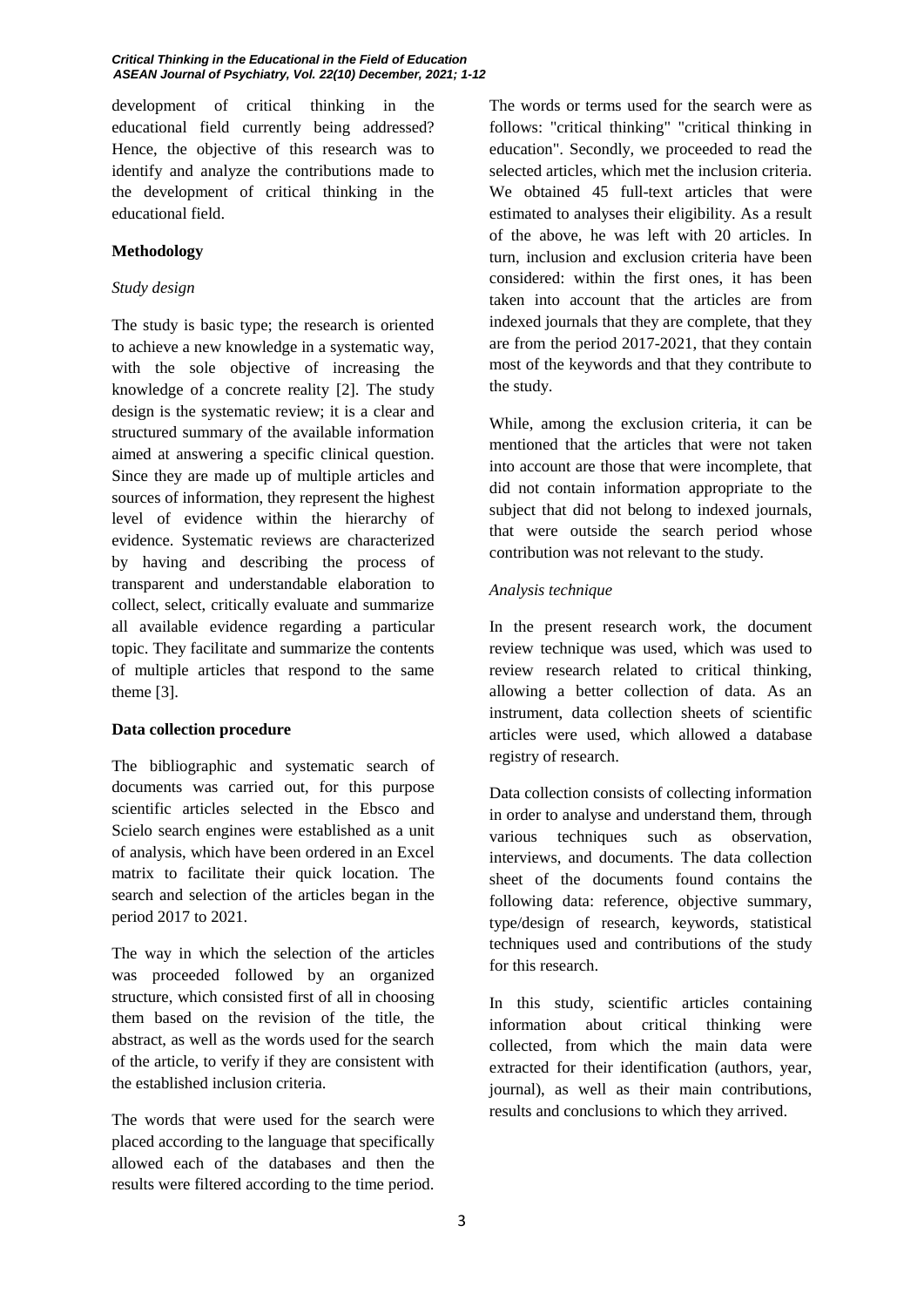#### **Results**

This section shows the results of the systematic review in the literature of the different articles found on critical thinking. In the following (Figure 1) it is possible to appreciate that the articles are divided between the Ebsco search engine representing 50% of the information found and finally Scielo with 50% of the articles that will be useful for research.

**Selected articles** 





As it is appreciated that half of the information is obtained from Ebsco and this is due to the wide variety of articles on the same topic offered combined with the offer of other types of documents more than just scientific articles, this makes it have a greater advantage over the rest of the search engines consulted.

Regarding the variable under study Núñez et al., states that, in the face of cutting-edge ideas, educational institutions need to develop cognitive processes that promote reasoning skills, so that students find solutions to a variety of facts or problems that need to be solved [4].

To do this, you need to use strategies that lead you to make deductions or conjectures that then allow you to reach conclusions and proposals based on reason.

As for the 20 articles found in both databases, these have been distributed according to their year of publication, obtaining that from 2017 we have 2 articles; of the year 2018 4 articles; of the

year 2019 1 article; of the year 2020 4 articles and of the year 2021 7 articles.

Thus being able to affirm that most articles have been in the last five years between 2017-2020, and that consequently contain very recent information on the subject analyzed, therefore, their verification will be very useful in the development of the research, also evidences a greater approach to the subject, in this regard, Ossa et al., states that critical thinking is a very complex construct, defined from very diverse theoretical frameworks, as a result of instruments of different nature, in this way, the idea of making visible the ability of critical thinking in a more integrated way arises [5].

That is, consider cognitive and metacognitive skills as a basis and on the other hand the possibility of generating self-regulation and motivation in order to achieve a critical disposition, which implies being open to multiple approaches to make decisions and intervene in social reality (Figur 2).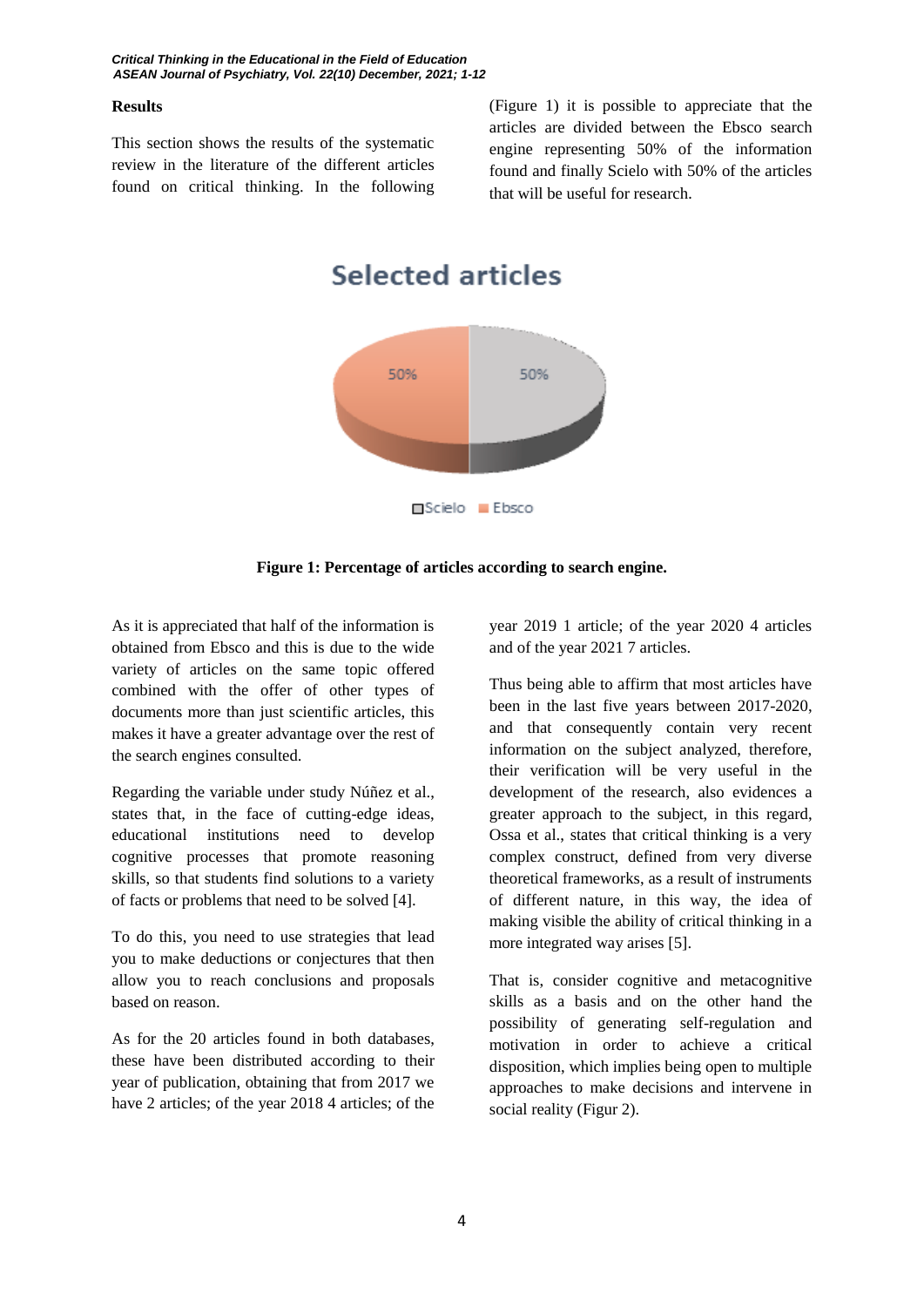

**Figure 2: Search result of articles according to year of publication**.

Another of the components analysed is the author and publication country of the 20 selected scientific articles, in this way we will be able to know which are the countries that carry out the highest production of articles, then the (Table 1) is shown in which it is specified in authors and country.

| N <sub>0</sub> | <b>Author</b>                                         | Country       |
|----------------|-------------------------------------------------------|---------------|
| 1              | Núñez A, Gallardo M, Aliaga A, y Díaz R.              | Colombia      |
| $\overline{2}$ | Gómez D, y Gascón A.                                  | Spain         |
| 3              | Tabares A, Betancourth M, y Martínez A.               | Colombia      |
| $\overline{4}$ | López I, Padilla M, Juárez M, Gallarday S, y Uribe Y. | Peru          |
| 5              | Cobos A, Gualdrón E, y de la Barrera A.               | Colombia      |
| 6              | Mindiola I, y Castro J.                               | Colombia      |
| 7              | López C, Flores R, Galindo A, y Huayta Y.             | Peru          |
| 8              | Pérez G, Bazalar J, y Arhuis W.                       | Costa rica    |
| 9              | Madrid M.                                             | Colombia      |
| 10             | Rivadeneira P, Hernández BI, Loor L, y Palma M.       | Colombia      |
| 11             | Morales M, y Díaz F.                                  | Mexico        |
| 12             | Ramada J, Solaz J, y López SJ.                        | Colombia      |
| 13             | Palma M, Ossa C, Ahumada H, Moreno L, y Miranda C.    | Chile         |
| 14             | Cangalaya L.                                          | Peru          |
| 15             | Mena A.                                               | Chile         |
| 16             | Ossa J, Palm R, Lagos G, Quintana M, y Díaz H.        | Uruguay       |
| 17             | Mackay R, Franco E, y Villacis W.                     | Cuba          |
| 18             | Quintero V, Palet J, y Olivares S.                    | <b>Brazil</b> |
| 19             | Salazar D, y Ospina B.                                | Colombia      |
| 20             | Prieto H.                                             | Chile         |

# **Table 1: Authors of articles by country of publication.**

In the table presented, the origin of the authors of the selected scientific articles is appreciated, appreciating that they come from both Europe and Latin America, being preponderantly the Latin American context the one that contributes a

greater number of articles, the number of authors per article is also appreciable, existing a similar proportion between those that present a single author and those articles that have two or three authors (Figure 3).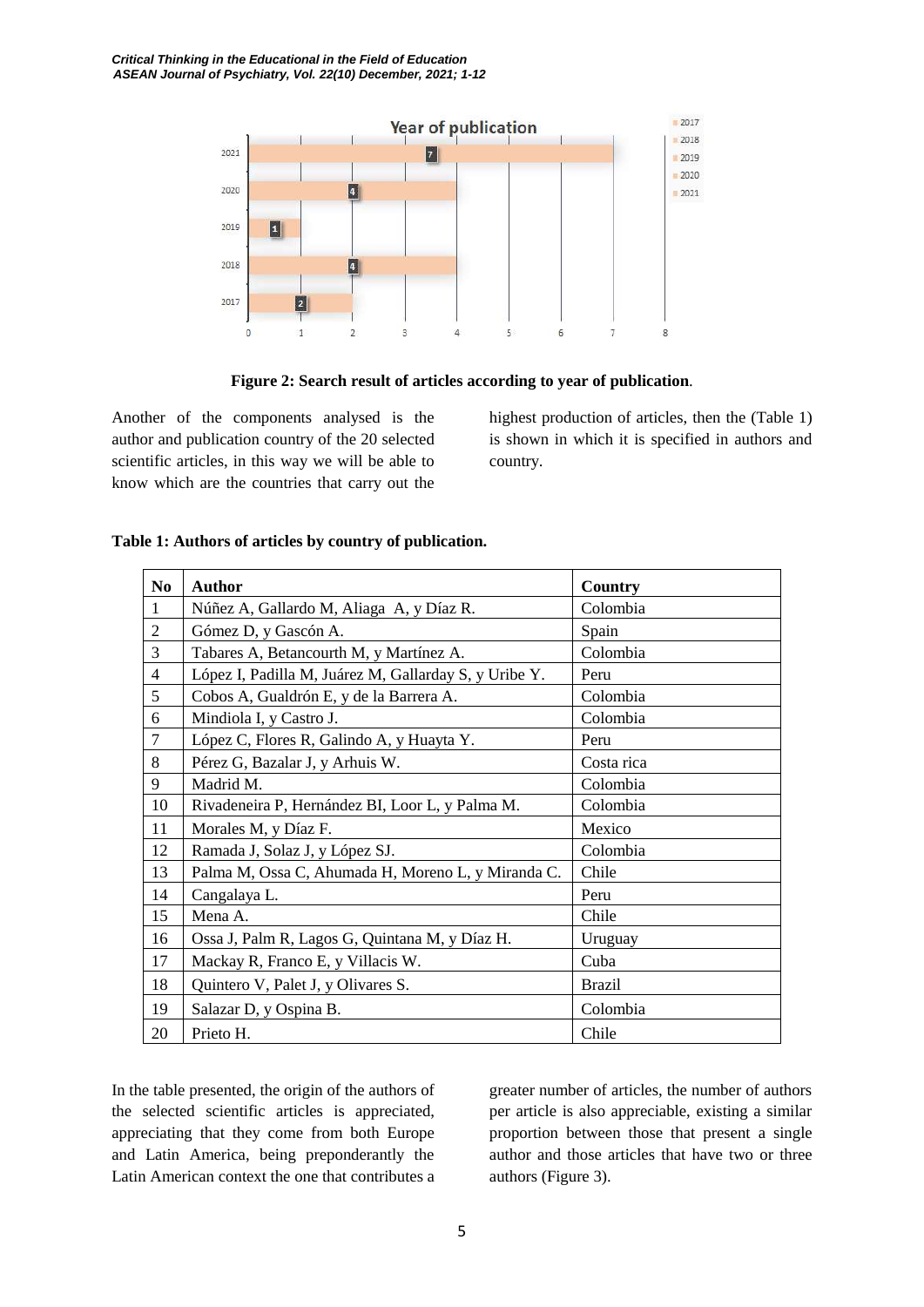

**Figure 3: Distribution of articles according to country of publication.**

In the figure shown above you can see that of the 20 articles selected according to the country of publication; we have that 8 articles are from Colombia, 3 articles from Chile, 3 from Peru, while in Costa Rica, Spain, Mexico, Uruguay, Cuba and Brazil only 1 article was selected from each, these data evidence and coincide according to Mackay, et al., that logic, constructed or resolved through abstract and critical mental thoughts, it makes people gain greater knowledge and their critical level of decision is more precise, since thoughts, previous experiences, the ability to reason in simulated problems, the order and clarity that the mind has gained through the practice of critical thinking processes converge [6]. For its part, highlights the importance of implementing strategies, considering among some of the key strategies to strengthen the development of critical thinking in students,

debates and interaction in class [7]. Consequently, Tabares et al., considers that among these is also critical argumentation which contributes to the construction of positive and negative arguments against a controversial idea, involving the individual in a process that leads him to reformulate his thought. Meanwhile, Morales et al., adds that, in relation to these strategies and critical thinking approached from the case methodology, it has been shown that these facilitate and promote active learning, help problem solving, in addition to encouraging critical thinking and providing the possibility of inquiring about the situations and dilemmas posed [8]. Next, the relationship of the titles of the articles with the contribution to the research is presented, the same that is related to critical thinking; being of relevant importance because it will allow a greater theoretical support in the research as well as the comparison of the results obtained (Table 2).

**Table 2: Title and contribution of the articles analyzed in terms of virtual education and digital gaps.**

| N <sub>0</sub> | Article title                                                                              | <b>Contribution to the study</b>                                                                                                                                                                                                                                                                                                                                                                       |
|----------------|--------------------------------------------------------------------------------------------|--------------------------------------------------------------------------------------------------------------------------------------------------------------------------------------------------------------------------------------------------------------------------------------------------------------------------------------------------------------------------------------------------------|
|                | Didactic strategies in the development of<br>critical thinking in basic education students | In the face of cutting-edge ideas, educational institutions need to develop<br>cognitive processes that promote reasoning skills, so that students find<br>solutions to a variety of facts or problems that need to be solved. To do<br>this, you need to use strategies that lead you to make deductions or<br>conjectures that then allow you to reach conclusions and proposals based on<br>reason. |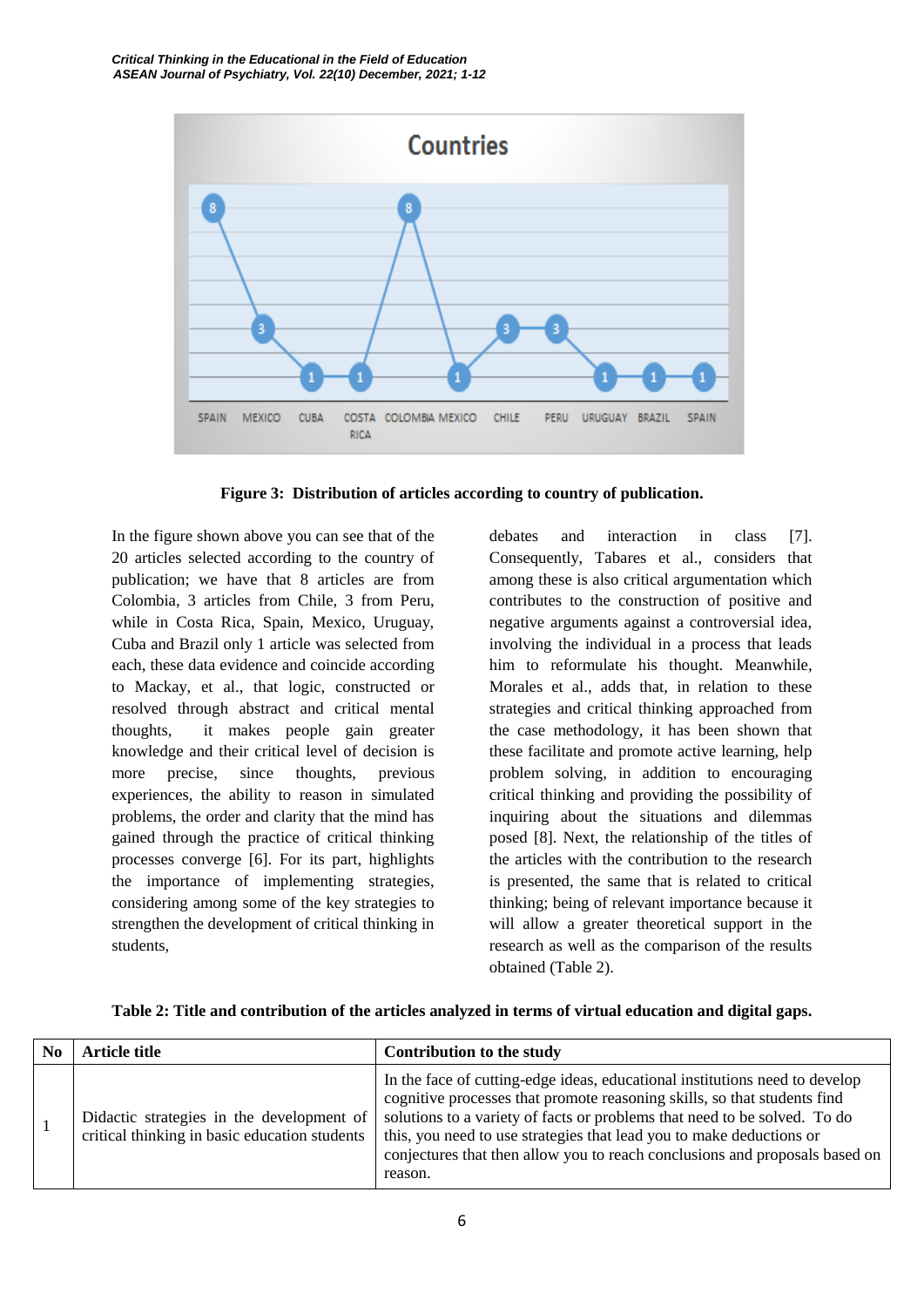| $\overline{2}$ | Development of critical thinking in<br>secondary<br>school<br>students:<br>design,<br>application<br>of<br>and<br>evaluation<br>an<br>educational program. | Although in the university environment some programs have been carried<br>out for the development of critical thinking, in secondary education the<br>situation is much more worrying, its presence, as an explicit skill, is<br>practically nil in the classrooms. Given this situation, the gradual<br>implementation of specific educational programs of critical thinking among<br>the student is absolutely necessary.                                                                                                                                                                                                               |
|----------------|------------------------------------------------------------------------------------------------------------------------------------------------------------|-------------------------------------------------------------------------------------------------------------------------------------------------------------------------------------------------------------------------------------------------------------------------------------------------------------------------------------------------------------------------------------------------------------------------------------------------------------------------------------------------------------------------------------------------------------------------------------------------------------------------------------------|
| 3              | Intervention program in critical debate on<br>critical thinking in university students                                                                     | The study aimed to analyze the impact of an intervention program based on<br>critical debate about the critical thinking of undergraduate psychology<br>students. As for the effect of the intervention program, it can be observed<br>that it has greatly increased and improved the critical thinking of students.<br>To this is added the consideration that critical argumentation contributes to<br>the construction of positive and negative arguments against a controversial<br>idea, involving the individual in a process that leads him to reformulate his<br>thought.                                                         |
| $\overline{4}$ | University pedagogy based on generic<br>competencies to develop critical thinking<br>skills in students of the national university<br>of San Martín.       | It manifests the importance of critical thinking skills, which is essential to<br>becoming an integral person. While many educators recognize the need to<br>help their students develop these skills, many teachers feel that they did not<br>have enough time to devote to this goal, others recognize that they did not<br>have the ability to think effectively and therefore did not feel up to being<br>able to meet this challenge.                                                                                                                                                                                                |
| 5              | Oral argumentation for the development of<br>critical thinking in the classroom                                                                            | Key strategies to strengthen the development of critical thinking in seniors<br>are discussions and interaction in class. These occur naturally and are<br>carried out by students, where they express their views regarding a specific<br>topic, a question or a text, usually given by the teacher, but where students<br>also compare, share and discuss their ideas with those of their peers.                                                                                                                                                                                                                                        |
| 6              | Development of critical thinking through<br>asynchronous discussion forums with 8th<br>grade students                                                      | The analysis of the information allowed to evidence the participation of the<br>students, as a relevant element in the process of sensitization, giving rise to<br>the role of moderator, for the teacher. This indicates that, involving students<br>from the design phase of a mediation is favorable for the development of<br>critical thinking skills, because it stimulates the development of<br>potentialities, corrects poor cognitive functions and leads the student to<br>learn in their potential area; in addition, it develops the capacities to think,<br>feel, create, innovate, discover and transform its environment. |
| 7              | Critical thinking in higher<br>education<br>students: a systematic review.                                                                                 | Whereas one of the most interesting challenges for teachers in this new era<br>of science and technology is to teach students to think, on their own,<br>without taking into account the curricular experience or the profession<br>chosen by them; the responsibility is that the student manages enough tools<br>to solve problematic situations by themselves, encouraging critical thinking<br>in them.                                                                                                                                                                                                                               |
| 8              | Diagnosis of critical thinking of primary<br>school students in Chimbote, Peru.                                                                            | The study points to a deficit of critical thinking in students, which leads to<br>highlight educational interventions based on the use of active learning<br>strategies, applicable from pedagogical practice in educational institutions.<br>In addition, it is perceived that current education remains the same despite<br>time, so the results demonstrate the need to implement educational<br>programs applicable from the National Education Curriculum.                                                                                                                                                                           |
| 9              | Development of critical thinking from the<br>area of Social Sciences in basic secondary<br>education.                                                      | The study reflects on the kind of training that the teacher of Social Sciences<br>must have, that in order to understand the socioeconomic and cultural<br>reality that inhabits, value cultural, popular and local knowledge, in short,<br>understand social phenomena from critical thinking, it is necessary an<br>educator whose training tends to the intellectual development of the student<br>and precisely this will not be able to materialize if the attitude of continuing<br>to do things persists. likewise, year after year.                                                                                               |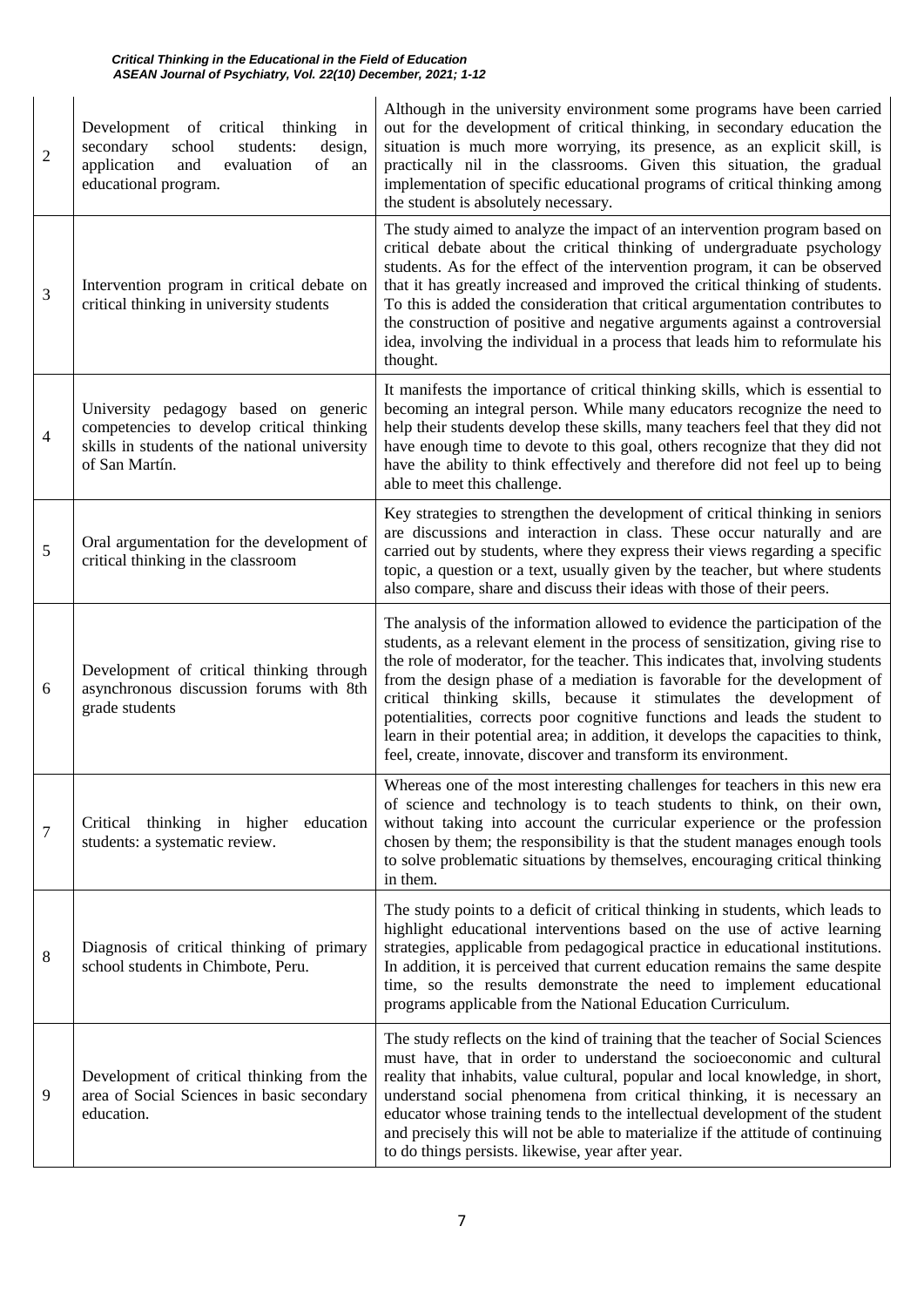| 10 | Strengthening critical thinking in higher<br>education                                                                    | An interesting starting point would be for universities to include studies on<br>critical thinking in their lines of research. These studies could be aimed at<br>diagnosing the level of critical thinking of their students and also of the<br>members of the community (link with the community) to which they<br>belong.                                                                                                                                                                                                                                                          |
|----|---------------------------------------------------------------------------------------------------------------------------|---------------------------------------------------------------------------------------------------------------------------------------------------------------------------------------------------------------------------------------------------------------------------------------------------------------------------------------------------------------------------------------------------------------------------------------------------------------------------------------------------------------------------------------------------------------------------------------|
| 11 | Critical thinking through a teaching case:<br>an educational design investigation                                         | In relation to critical thinking approached from the methodology of cases, it<br>has been shown that these facilitate and promote active learning, help<br>problem solving, in addition to encouraging critical thinking and providing<br>the possibility of inquiring about the situations and dilemmas raised;<br>likewise, they stimulate the analysis, by demanding from the students'<br>projections of their actions in circumstances such as those exposed and<br>preparing for decision-making and positions.                                                                 |
| 12 | Willingness towards critical<br>thinking,<br>academic level, gender and<br>problem<br>solving in secondary education.     | Improving problem-solving performance continues to be a central goal of<br>science and mathematics teachers, as well as researchers in science and<br>mathematics didactics. To achieve this goal, they proposed that problem-<br>solving skills had to be developed in specific classroom activities, and that<br>it was necessary to know and address the difficulties of students during<br>resolution.                                                                                                                                                                            |
| 13 | Adaptation and validation of the critical<br>Thinking Tasks test in university students.                                  | This article provides that the Critical Thinking Tasks (TPC) instrument is<br>reliable, it is based on the idea that the discipline influences the<br>development of critical thinking; in short, it is a priority to strengthen<br>specific skills such as inquiry, analysis and communication and improve<br>this skill.                                                                                                                                                                                                                                                            |
| 14 | Critical thinking skills<br>in university<br>students through research.                                                   | At present it is extremely necessary to know about the skills involved in<br>critical thinking, so that the subject can define or fully understand a<br>situation or problem that leads him towards its solution. It is in this context<br>that a student, as a critical thinker, must develop specific capacities<br>constantly stimulated, in such a way that they can be sufficiently enhanced<br>to become a true skill.                                                                                                                                                          |
| 15 | A taxonomy of educational means for the<br>development of critical thinking: Domains<br>of action and textual typologies. | In this sense, when promoting critical thinking through educational means,<br>whether in school education or in continuing education, it is recommended<br>to resort to a coordinated use of different media, so that each of them fulfills<br>a specific role in addressing specific components of critical thinking, at the<br>same time that it complements the others.                                                                                                                                                                                                            |
| 16 | Analysis of instruments for measuring<br>critical thinking.                                                               | Critical thinking is a very complex construct, defined from very diverse<br>theoretical frameworks, as a result of instruments of different nature, in this<br>way, the idea of making visible the ability of critical thinking in a more<br>integrated way arises. That is, to consider cognitive and metacognitive<br>skills as a basis and on the other hand the possibility of generating self-<br>regulation and motivation in order to achieve a critical disposition, which<br>implies being open to multiple approaches to make decisions and intervene<br>in social reality. |
| 17 | Critical thinking applied to research                                                                                     | His contribution lies in the fact that he points out that logic, constructed or<br>resolved through abstract and critical mental thoughts, makes people gain<br>greater knowledge and their critical level of decision is more precise, since<br>thoughts, previous experiences, the ability to reason in simulated problems,<br>the order and clarity that the mind has gained through the practice of critical<br>thinking processes converge.                                                                                                                                      |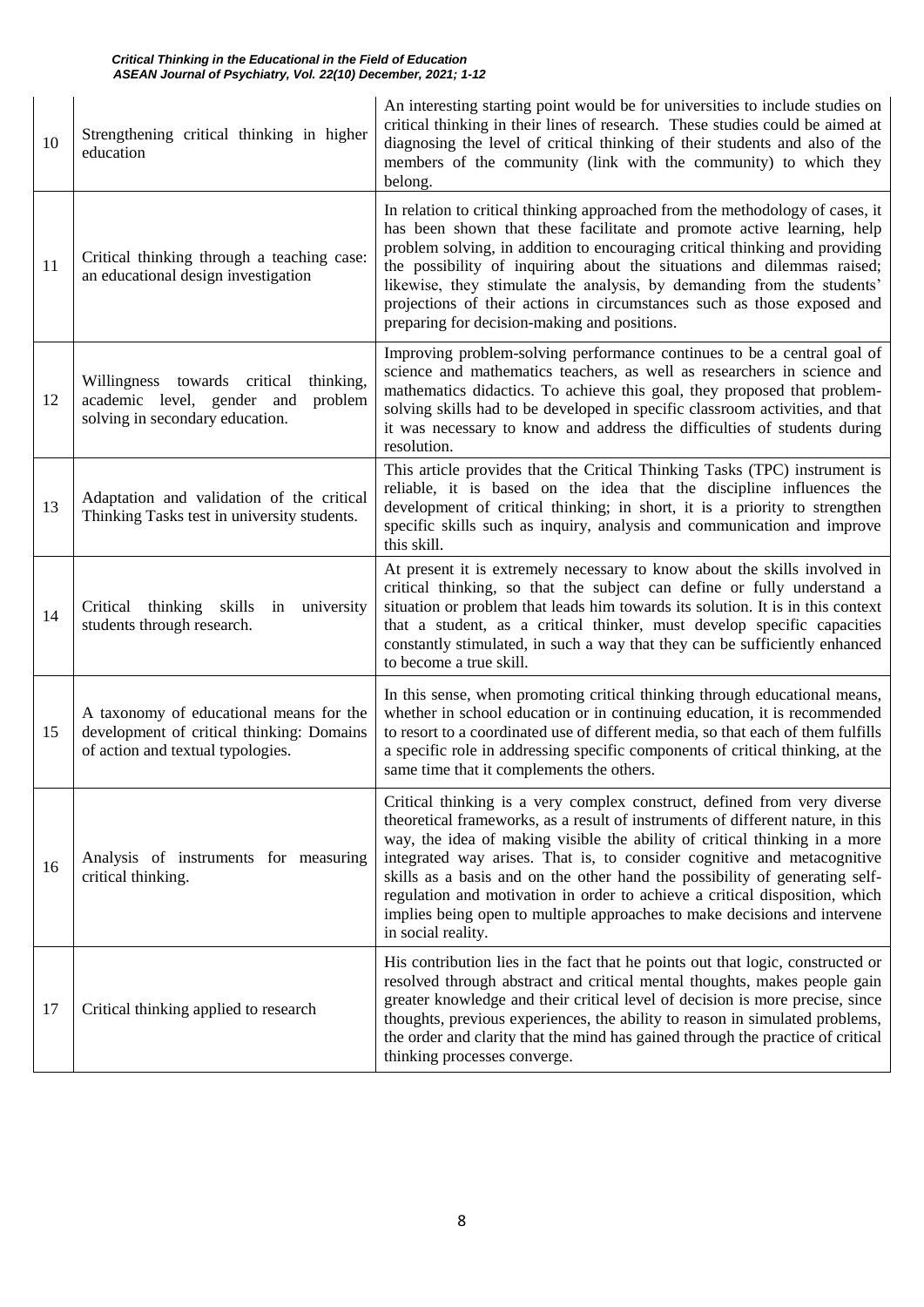| 18 | "Development of critical thinking through<br>the application of problem-based learning"                                            | The study provides that the educational system requires a new<br>comprehensive and prospective model that guides the action of teachers and<br>students towards very clear pre-established ends. In this way, it specifies<br>that Problem-Based Learning is a teaching strategy that promotes generic<br>competencies and skills for the training and development of critical<br>thinking. In this sense, critical thinking allows future professionals, within<br>their work context, to make informed decisions, for effective and effective<br>results. |
|----|------------------------------------------------------------------------------------------------------------------------------------|-------------------------------------------------------------------------------------------------------------------------------------------------------------------------------------------------------------------------------------------------------------------------------------------------------------------------------------------------------------------------------------------------------------------------------------------------------------------------------------------------------------------------------------------------------------|
| 19 | Critical thinking level of first and final<br>semester undergraduate students in nursing<br>at a university in Medellin, Colombia. | Being aware of the importance of critical thinking, it is necessary to move<br>now towards action by implementing strategies that go beyond the inclusion<br>of competencies in curricula or training profiles. Didactic pedagogies and<br>institutional policies should be proposed towards the promotion of critical<br>thinking, accompanied by objective measurements of the levels of critical<br>thinking and its domains, with validated and reliable instruments that<br>demonstrate the achievement of the objective.                              |
| 20 | Critical thinking and self-knowledge                                                                                               | To assume that the epistemological dimension is the most important in<br>terms of critical thinking, that is, the evaluation of the reasons that support<br>it, would mean that human beings can effectively control all their 'nature'<br>through reason, control their emotions, feelings, body, etc., and even the<br>conditions of the environment in which they find themselves, the socio-<br>cultural context.                                                                                                                                       |

The contributions of the studies collected according to Pérez et al., indicate a deficit of critical thinking in students, which leads to highlight educational interventions based on the use of active learning strategies, applicable from pedagogical practice in educational institutions [9]. In addition, it is perceived that current education remains the same despite time, so the results demonstrate the need to implement educational programs applicable from the National Education Curriculum.

#### **Discussion**

After conducting an exhaustive search of the articles related to the research, it is necessary to point out that the 20 investigations found coincide and stand out, Cangalaya, that at present it is extremely necessary to know about the skills that intervene in critical thinking, in such a way that the subject can define or fully understand a situation or problem that leads him towards its solution [10]. In this context, it refers that a student, as a critical thinker, must develop specific capacities constantly stimulated, in such a way that they can be sufficiently enhanced until they become a true skill. Given this, López, et al., highlights the importance of critical thinking skills, which is essential to become an integral person [11]. While many educators

recognize the need to help their students develop these skills, many teachers feel that they did not have enough time to devote to this goal, others recognize that they did not have the ability to think effectively and therefore did not feel up to being able to meet this challenge. In this way, López, et al., adds that one of the most latent challenges of the teacher in this new era of science and technology, is to teach students to think critically, without taking into account the curricular experience, nor the profession chosen by them; the responsibility is for students to use enough tools to solve problematic situations on their own, encouraging critical thinking in them [12].

Likewise, Gómez et al. point out that, although in the university environment some programs have been carried out for the development of critical thinking; in secondary education the situation is much more worrying, their presence, as an explicit skill, is practically null in the classrooms [13].

Faced with this situation, the gradual implementation of specific educational programs of critical thinking among the student is absolutely necessary. Likewise, Madrid, adds that it is necessary an educator whose training tends to the intellectual development of the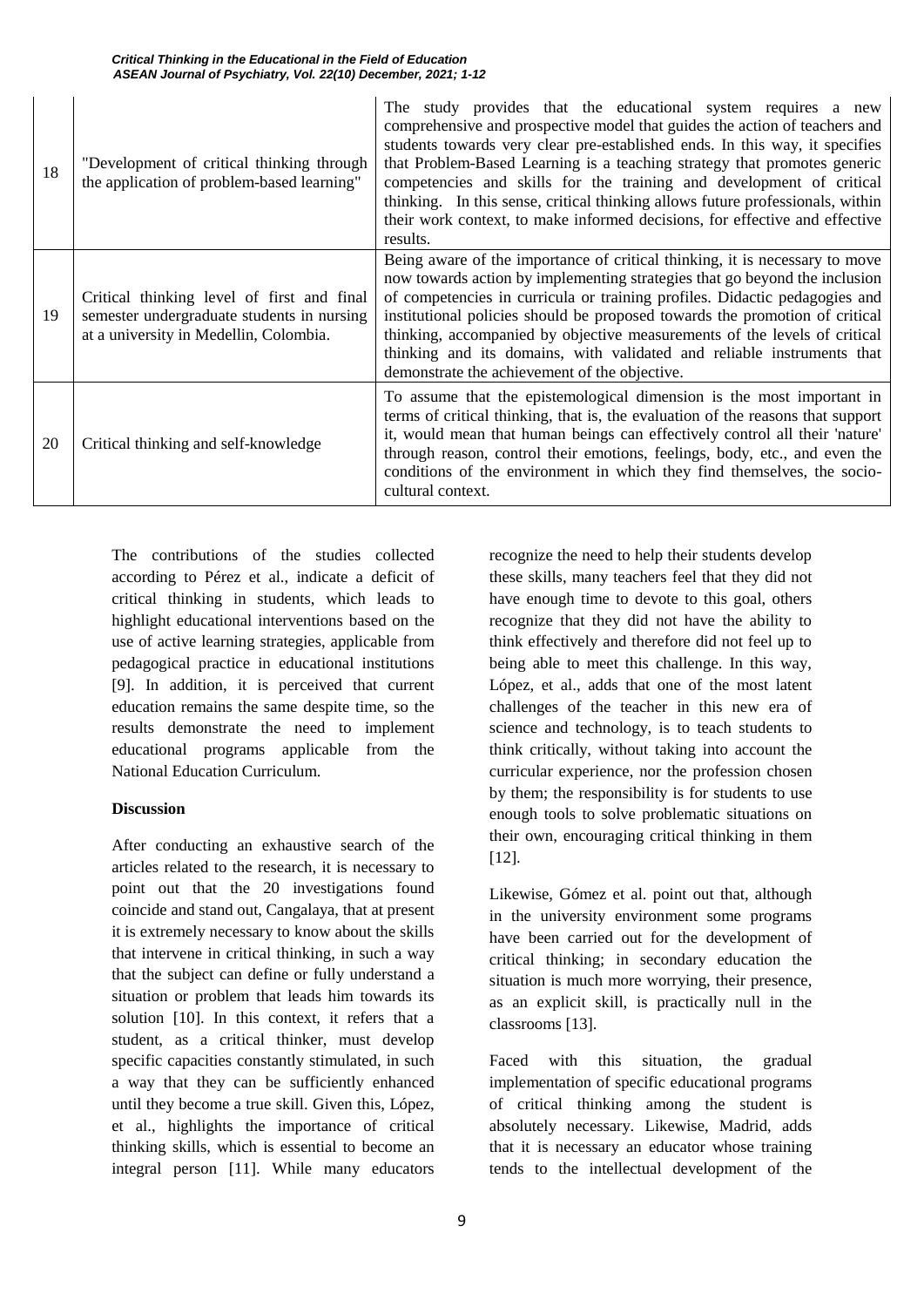student and precisely this will not be able to materialize if the attitude of continuing to do things in the same way year after year persists [14]. For his part, Quintero, et al. Emphasizes that the educational system needs a new comprehensive and forward-looking model to guide teachers and students towards very clear established goals.

In this way, he points out that, among the strategies to develop critical thinking, is problem-based learning, since it is a teaching strategy that promotes the formation and development of general skills and competencies of critical thinking [15]. Mindiola et al. emphasized that student participation is a relevant element in the awareness process, resulting in the role of the teacher as moderator [16]. This shows that engaging students from the design stage of mediation is conducive to the development of critical thinking skills, because it stimulates the development of potential, corrects the lack of cognitive function, and guides students to learn in their potential areas; In addition, it also cultivates the ability to think, feel, create, innovate, discover and transform the environment [17-20].

Finally, after analyzing the results of the selected articles, we can conclude that, being aware of the importance of critical thinking, it is necessary to act by implementing strategies that go beyond the incorporation of competencies in the curriculum or training profile, so that the pedagogy of critical thinking education and institutional policies must be proposed and promoted, objectively measuring the level of critical thinking and its field, using proven and reliable tools to demonstrate the achievement of goals. In this sense, when promoting critical thinking through educational means, whether in basic or higher education, it is recommended to coordinate the use of different means so that each one can play a specific role while complementing the others [21-24].

# **Conclusion**

After the analysis of the results and conclusions obtained according to the objectives of the systematic review, it has been determined that the most predominant research has been quantitative, descriptive, qualitative and mixed; according to the database prepared, the studies are distributed between 10 Articles by Ebsco and 10 by Scielo for a total of 20 selected articles.

On the other hand, these are organized from different educational realities among them with greater relevance of the Latin American context; it is worth specifying that the studies correlate with the focus of priorities around the concept of critical thinking. Consequently, it can be sintered from the analysis of the variables under study that, in reference to critical thinking, taking into account that one of the most relevant challenges faced by teachers in this new technological era is to teach students to think independently and that they can handle enough tools to solve problems by themselves and encourage them, their critical thinking, so that teaching should be studentcentered and support their independent learning, which requires teachers to use various teaching strategies to stimulate the development of critical thinking, *i.e.,* identify, analyze, evaluate, classify, and explain what they learn.

However, according to what has been analyzed, the approach to critical thinking at present in the development of critical thinking, there are still many shortcomings both in students when it comes to imparting their thinking in a reasoned way and in teachers when addressing strategies that help develop this skill, and this reality persists at all educational levels so it is considered that this, should be a priority to be installed in secondary and higher education, as it would allow the change in pedagogical practices and the quality of education, the idea is to put into practice a series of cognitive and procedural skills that allow building, communicating and evaluating scientific knowledge.

Likewise, the contributions identified in the study allowed us to develop our study and to be able to finish and expose that in the present educational reality it is extremely necessary to know about the skills that intervene in critical thinking, thus, these skills will allow the student to be established within a context that motivates him to think, so it is fair to make visible the ability of critical thinking in a more integrated way. That is, to consider both cognitive and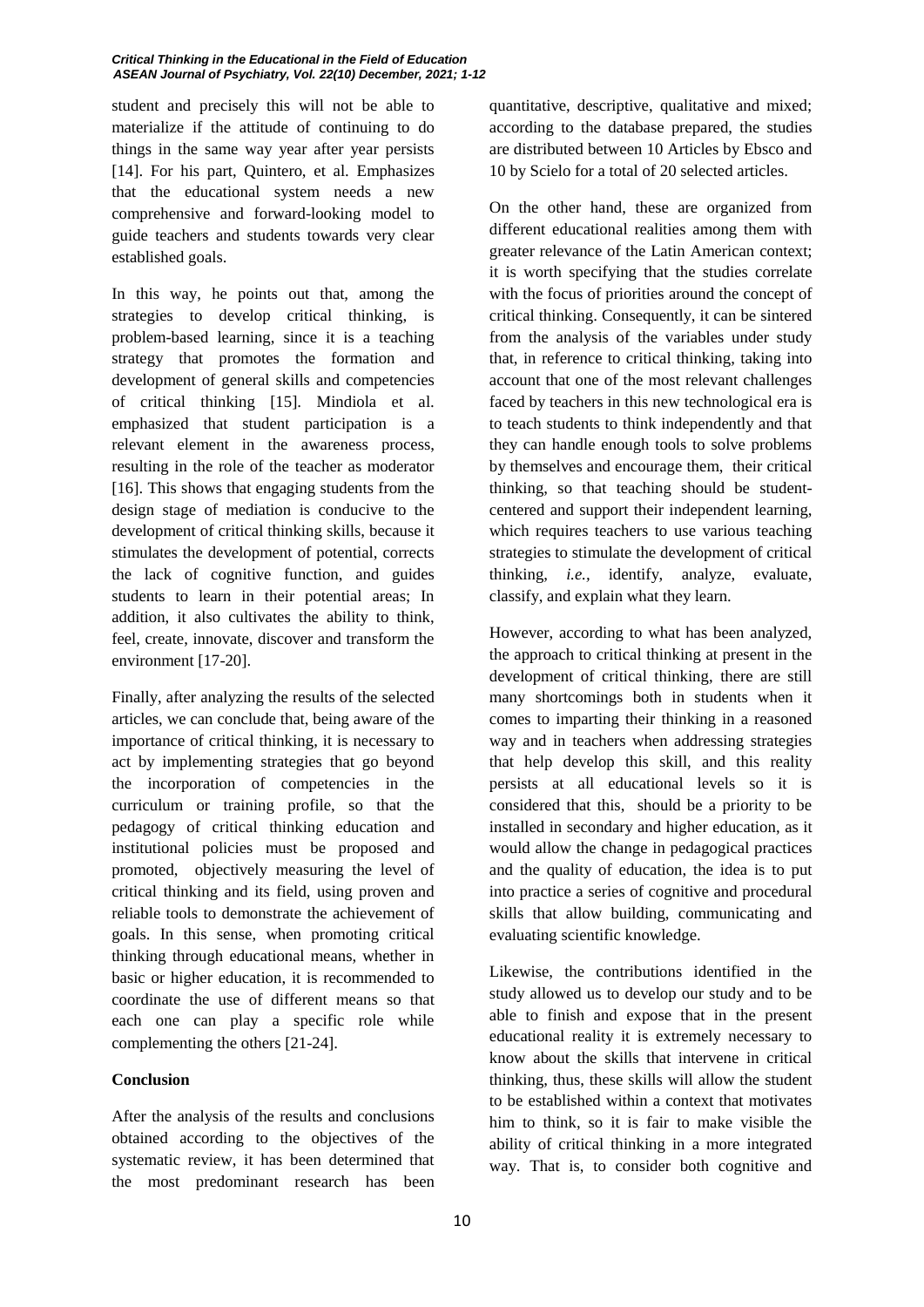#### *Critical Thinking in the Educational in the Field of Education ASEAN Journal of Psychiatry, Vol. 22(10) December, 2021; 1-12*

metacognitive skills as a basis and on the other hand the possibility of generating self-regulation and motivation in order to achieve a critical disposition, which implies being open to multiple approaches to make decisions and intervene in social reality.

Therefore, it is recommended to give continuity to other studies, which allow to clearly controlling the subject investigated with innovative programming and the use of activities that promote the development of critical thinking, taking into account the style and pace of learning of students, directing at the same time, the skills of critical thinking for the improvement of educational quality. Likewise, promote the teaching style where the development of skills such as interpreting, analyzing, evaluating and arguing their theoretical positions is encouraged, as well as the apprehension of knowledge that is functional in their future life.

- Promote spaces and activities that allow reflection and analysis of thought in order to form reflective and analytical human beings respecting diversity.
- Likewise, inform, sensitize and involve the student's environment in the development and stimulation of these skills since they are useful tools in the life of each human being both academically and personally.

# **References**

- 1. Tabares A, Betancourth M, y Martínez A. [Programa de intervención en debate](http://revistas.unisimon.edu.co/index.php/educacion/article/view/3577)  [crítico sobre el pensamiento crítico en](http://revistas.unisimon.edu.co/index.php/educacion/article/view/3577)  [universitarios.](http://revistas.unisimon.edu.co/index.php/educacion/article/view/3577) Educación Y Humanismo. 2019; 22.
- 2. Álvarez A. [Clasificación De Las](https://repositorio.ulima.edu.pe/handle/20.500.12724/10818)  [Investigaciones.](https://repositorio.ulima.edu.pe/handle/20.500.12724/10818) Universidad de Lima. 2020.
- 3. Moreno B, Muñoz M, Cuellar J, Domancic S, y Villanueva J. [Revisiones sistemáticas: Definición y](https://www.scielo.cl/scielo.php?script=sci_arttext&pid=S0719-01072018000300184)  [nociones básicas.](https://www.scielo.cl/scielo.php?script=sci_arttext&pid=S0719-01072018000300184) Rev Clin Periodoncia Implantol Rehabil Oral. 2018; 11(3): 184-186.
- 4. Núñez A, Gallardo M, Aliaga A, y Díaz R. [Estrategias didácticas en el](https://revistasojs.ucaldas.edu.co/index.php/eleuthera/article/view/2560)  [desarrollo del pensamiento crítico en](https://revistasojs.ucaldas.edu.co/index.php/eleuthera/article/view/2560)

[estudiantes de educación básica.](https://revistasojs.ucaldas.edu.co/index.php/eleuthera/article/view/2560)  [Eleuthera.](https://revistasojs.ucaldas.edu.co/index.php/eleuthera/article/view/2560) 2020; 22(2): 31-50.

- 5. Ossa J, Palma R, Lagos G, Quintana M, y Díaz H. [Análisis de instrumentos](http://www.scielo.edu.uy/scielo.php?script=sci_arttext&pid=S1688-42212017000100019)  [de medición del pensamiento](http://www.scielo.edu.uy/scielo.php?script=sci_arttext&pid=S1688-42212017000100019)  [crítico.](http://www.scielo.edu.uy/scielo.php?script=sci_arttext&pid=S1688-42212017000100019) Ciencias Psicológicas. 2017; 11: 19-28.
- 6. Mackay R, Franco E, y Villacis W. [El](http://scielo.sld.cu/scielo.php?script=sci_arttext&pid=S2218-36202018000100336#:~:text=En%20el%20%C3%A1rea%20investigativa%2C%20el,este%20estudio%20sea%20m%C3%A1s%20confiable.&text=El%20estudio%20del%20pensamiento%20cr%C3%ADtico,el%20%C3%A1rea%20te%C3%B3rica%20y%20pedag%C3%B3gica.)  [pensamiento crítico aplicado a la](http://scielo.sld.cu/scielo.php?script=sci_arttext&pid=S2218-36202018000100336#:~:text=En%20el%20%C3%A1rea%20investigativa%2C%20el,este%20estudio%20sea%20m%C3%A1s%20confiable.&text=El%20estudio%20del%20pensamiento%20cr%C3%ADtico,el%20%C3%A1rea%20te%C3%B3rica%20y%20pedag%C3%B3gica.)  [investigación.](http://scielo.sld.cu/scielo.php?script=sci_arttext&pid=S2218-36202018000100336#:~:text=En%20el%20%C3%A1rea%20investigativa%2C%20el,este%20estudio%20sea%20m%C3%A1s%20confiable.&text=El%20estudio%20del%20pensamiento%20cr%C3%ADtico,el%20%C3%A1rea%20te%C3%B3rica%20y%20pedag%C3%B3gica.) Universidad Sociedad. 2018; 10: 336-342.
- 7. Cobos A, Gualdrón E, y de la Barrera A. [La argumentación oral para el](https://revista.redipe.org/index.php/1/article/view/1426)  [desarrollo del pensamiento crítico en el](https://revista.redipe.org/index.php/1/article/view/1426)  [aula.](https://revista.redipe.org/index.php/1/article/view/1426) Revista Boletín Redipe. 2021; 10: 48-65.
- 8. Morales M, y Díaz F. [Pensamiento](http://www.scielo.org.mx/scielo.php?script=sci_arttext&pid=S1665-109X2021000100404)  [crítico a través de un caso de](http://www.scielo.org.mx/scielo.php?script=sci_arttext&pid=S1665-109X2021000100404)  [enseñanza: Una investigación de](http://www.scielo.org.mx/scielo.php?script=sci_arttext&pid=S1665-109X2021000100404)  [diseño educativo.](http://www.scielo.org.mx/scielo.php?script=sci_arttext&pid=S1665-109X2021000100404) Sinéctica. 2021; 56: e1215.
- 9. Pérez G, Bazalar J, y Arhuis W. [Diagnóstico del pensamiento crítico de](https://www.scielo.sa.cr/scielo.php?pid=S1409-42582021000100289&script=sci_abstract&tlng=es)  [estudiantes de educación primaria de](https://www.scielo.sa.cr/scielo.php?pid=S1409-42582021000100289&script=sci_abstract&tlng=es)  [chimbote, Perú.](https://www.scielo.sa.cr/scielo.php?pid=S1409-42582021000100289&script=sci_abstract&tlng=es) Revista Electrónica Educare. 2021; 25(1): 1-11.
- 10. Cangalaya L. [Habilidades del](http://www.scielo.org.pe/scielo.php?pid=S2415-09592020000100141&script=sci_arttext)  [pensamiento crítico en estudiantes](http://www.scielo.org.pe/scielo.php?pid=S2415-09592020000100141&script=sci_arttext)  [universitarios a través de la](http://www.scielo.org.pe/scielo.php?pid=S2415-09592020000100141&script=sci_arttext)  [investigación.](http://www.scielo.org.pe/scielo.php?pid=S2415-09592020000100141&script=sci_arttext) Desde El Sur. 2020; 12: 141-153.
- 11. López I, Padilla M, Juárez M, Gallarday S, Uribe Y. [Pedagogía](https://revistas.usil.edu.pe/index.php/pyr/article/view/561)  [universitaria basada en competencias](https://revistas.usil.edu.pe/index.php/pyr/article/view/561)  [genéricas para desarrollar habilidades](https://revistas.usil.edu.pe/index.php/pyr/article/view/561)  [del pensamiento crítico en estudiantes](https://revistas.usil.edu.pe/index.php/pyr/article/view/561)  [de la universidad nacional de san](https://revistas.usil.edu.pe/index.php/pyr/article/view/561)  [martín.](https://revistas.usil.edu.pe/index.php/pyr/article/view/561) Propósitos y Representaciones. 2020; 8.
- 12. López C, Flores R, Galindo A, y Huayta Y. [Pensamiento crítico en](https://revistainnovaeducacion.com/index.php/rie/article/view/229#:~:text=Se%20concluy%C3%B3%20que%20el%20desarrollo,ense%C3%B1anza%2Daprendizaje%20que%20exige%20claridad%2C)  [estudiantes de educación superior: una](https://revistainnovaeducacion.com/index.php/rie/article/view/229#:~:text=Se%20concluy%C3%B3%20que%20el%20desarrollo,ense%C3%B1anza%2Daprendizaje%20que%20exige%20claridad%2C)  [revisión sistemática.](https://revistainnovaeducacion.com/index.php/rie/article/view/229#:~:text=Se%20concluy%C3%B3%20que%20el%20desarrollo,ense%C3%B1anza%2Daprendizaje%20que%20exige%20claridad%2C) Revista Innova Educación. 2021; 3: 374-385.
- 13. Gómez D, y Gascón A. [Desarrollo del](https://repositorio.uam.es/handle/10486/668574)  [pensamiento crítico en estudiantes de](https://repositorio.uam.es/handle/10486/668574)  [educación secundaria: Diseño,](https://repositorio.uam.es/handle/10486/668574)  [aplicación y evaluación de un](https://repositorio.uam.es/handle/10486/668574)  [programa educativo.](https://repositorio.uam.es/handle/10486/668574) Profesorado: Revista de Curriculum y Formación